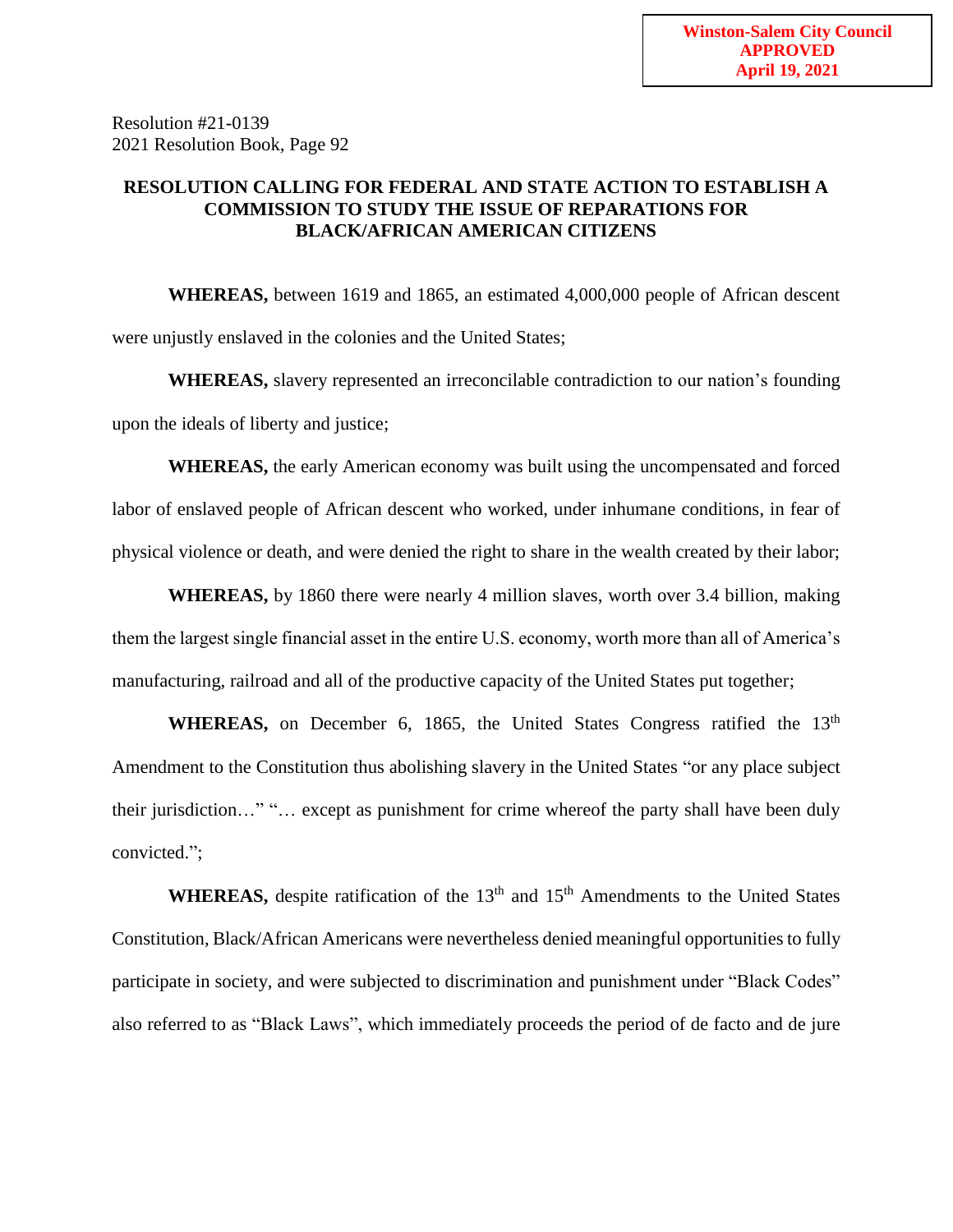segregation commonly referred to as the "era of Jim Crow" to ensure that a system in which white citizens benefited at the expense of African American citizens remained;

**WHEREAS,** even after the legal end to segregation and the passage of the Civil Right Act of 1964, the Voting Rights Act of 1965, and the Fair Housing Act of 1968, Black/African Americans continue to be denied equal access to education and skill development, healthcare, safe neighborhoods, affordable housing, mortgages and capital to purchase homes and invest in businesses necessary to generate wealth and create job opportunities with their communities, access to other meaningful opportunities to eliminate the racial wealth gap, and access to equal protection under the law;

**WHEREAS,** slum clearance and urban renewal programs destroyed homes, businesses, churches, and cultural institutions within neighborhoods where Winston-Salem's Black/African American residents lived, worked, shopped and worshiped, thereby eliminating accrued wealth and destroying vehicles for generating future wealth and replaced them with infrastructure projects such as the Cherry/Marshall Expressway, US Highway 52, and what is now known as Salem Parkway;

**WHEREAS,** the laws of the United States Government and the State of North Carolina as presently written do not allow for the direct payment of reparations to individuals who have experienced human rights violations, and systemic racism;

**NOW THEREFORE, BE IT RESOLVED**, that the City of Winston-Salem apologizes for its role in the enslavement of Black/African American people, its enforcement of de facto and de jure segregation, its promotion and implementation of prejudicial and discriminatory policies, practices, and procedures, and its refusal to provide equal protection under the law as required by the 14<sup>th</sup> Amendment and other laws of the nation and state;